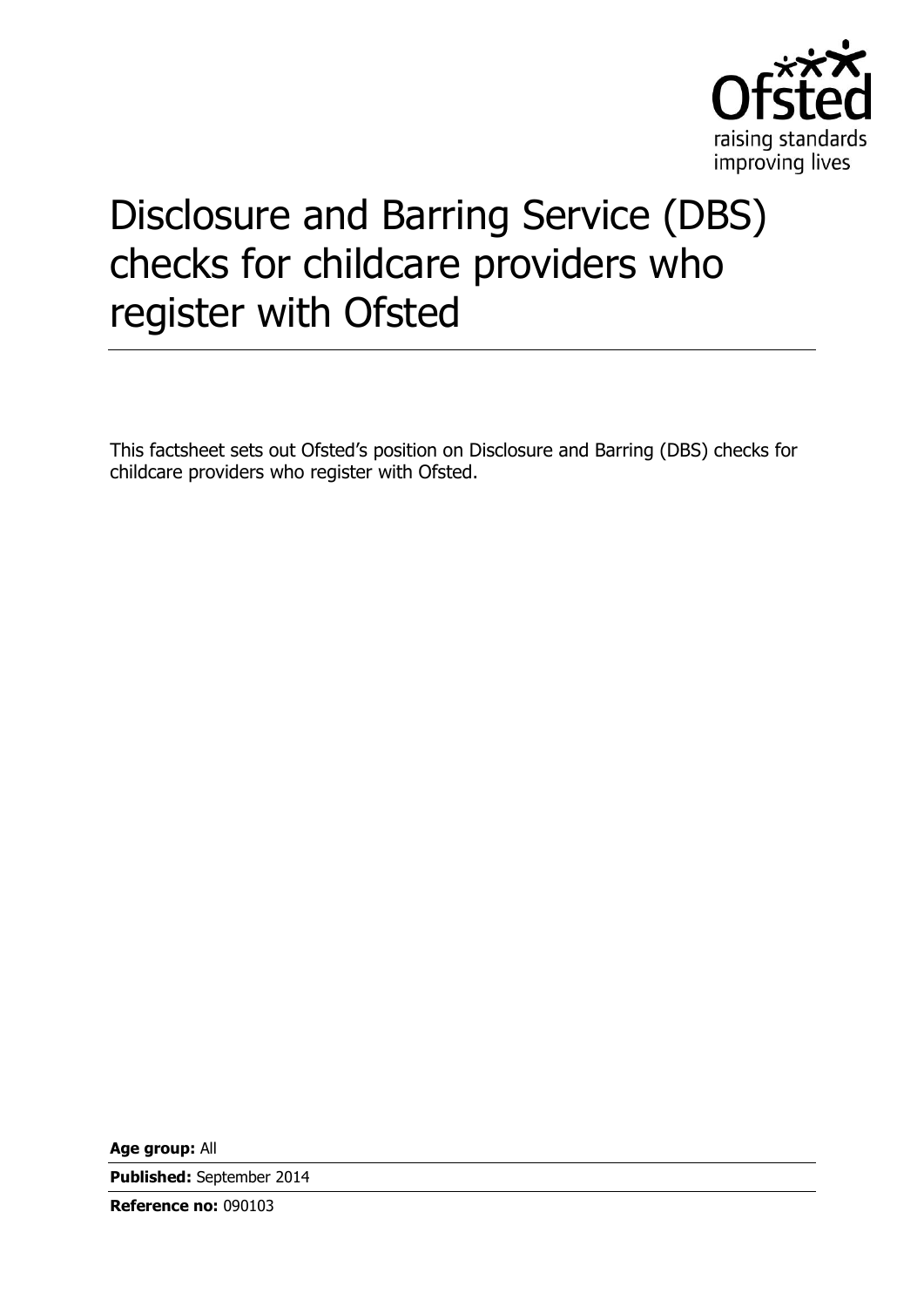The Office for Standards in Education, Children's Services and Skills (Ofsted) regulates and inspects to achieve excellence in the care of children and young people, and in education and skills for learners of all ages. It regulates and inspects childcare and children's social care, and inspects the Children and Family Court Advisory Support Service (Cafcass), schools, colleges, initial teacher training, work-based learning and skills training, adult and community learning, and education and training in prisons and other secure establishments. It assesses council children's services, and inspects services for looked after children, safeguarding and child protection.

If you would like a copy of this document in a different format, such as large print or Braille, please telephone 0300 123 1231, or email enquiries@ofsted.gov.uk.

You may reuse this information (not including logos) free of charge in any format or medium, under the terms of the Open Government Licence. To view this licence, visit www.nationalarchives.gov.uk/doc/open-government-licence/, write to the Information Policy Team, The National Archives, Kew, London TW9 4DU, or email: psi@nationalarchives.gsi.gov.uk.

This publication is available at www.ofsted.gov.uk/resources/090103.

To receive regular email alerts about new publications, including survey reports and school inspection reports, please visit our website and go to 'Subscribe'.

**Ofsted** Piccadilly Gate Store Street Manchester M1 2WD

T: 0300 123 1231 Textphone: 0161 618 8524 E: enquiries@ofsted.gov.uk W: www.ofsted.gov.uk

No. 090103 © Crown copyright 2014

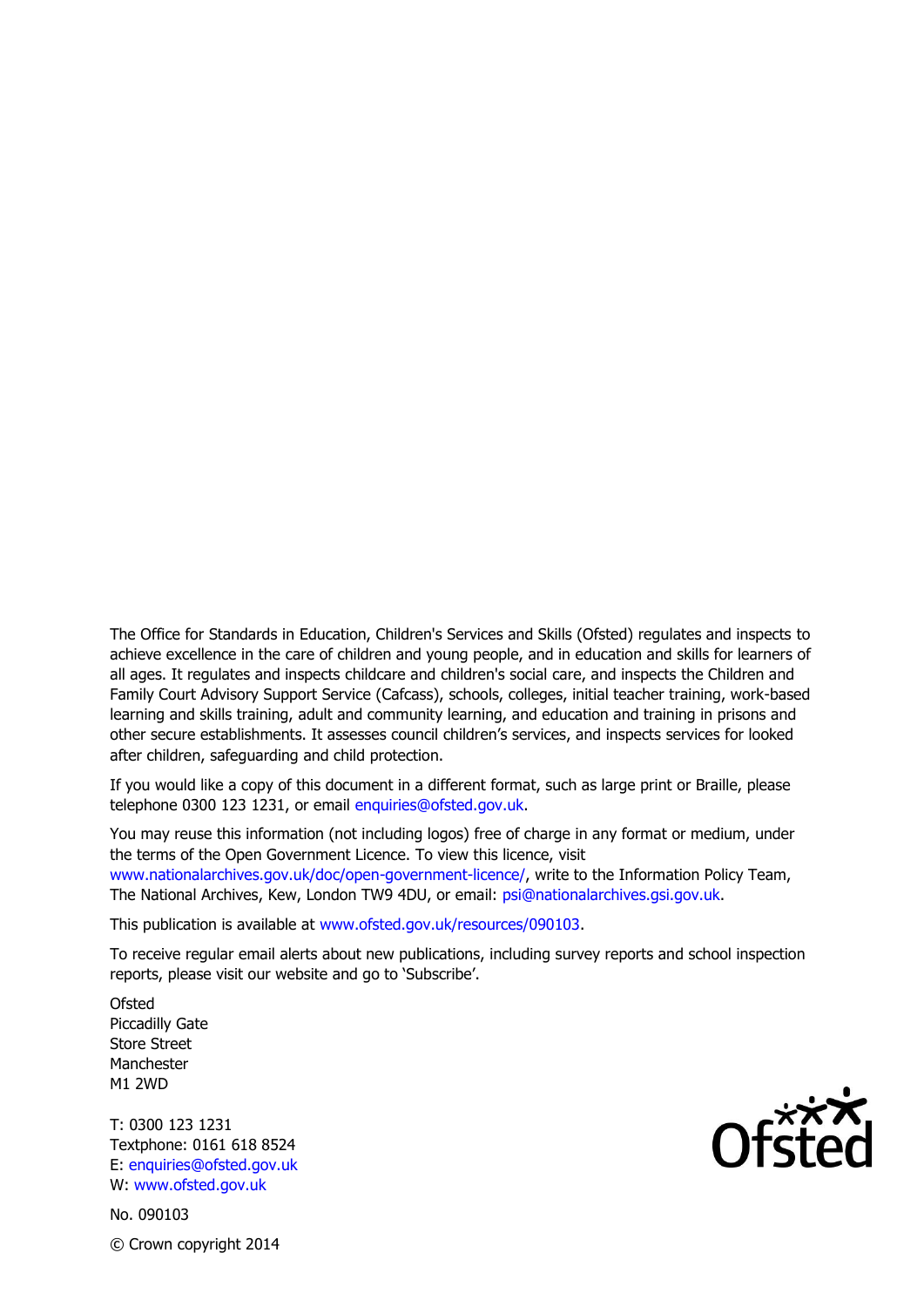# **Contents**

| <b>Introduction</b>                                             | 4  |
|-----------------------------------------------------------------|----|
| The DBS update service                                          | 4  |
| Accepting existing DBS checks obtained via other organisations  | 5  |
| <b>Retention of DBS checks</b>                                  | 5  |
| Repeating DBS checks for people already registered with Ofsted  | 5  |
| Starting work before a DBS check is obtained                    | 6  |
| Our role in checking employers who use existing DBS checks      | 7  |
| <b>DBS checks for agency staff</b>                              | 8  |
| DBS checks on children on domestic premises who turn 16         | 9  |
| Students on work placements, volunteers and occasional visitors | 10 |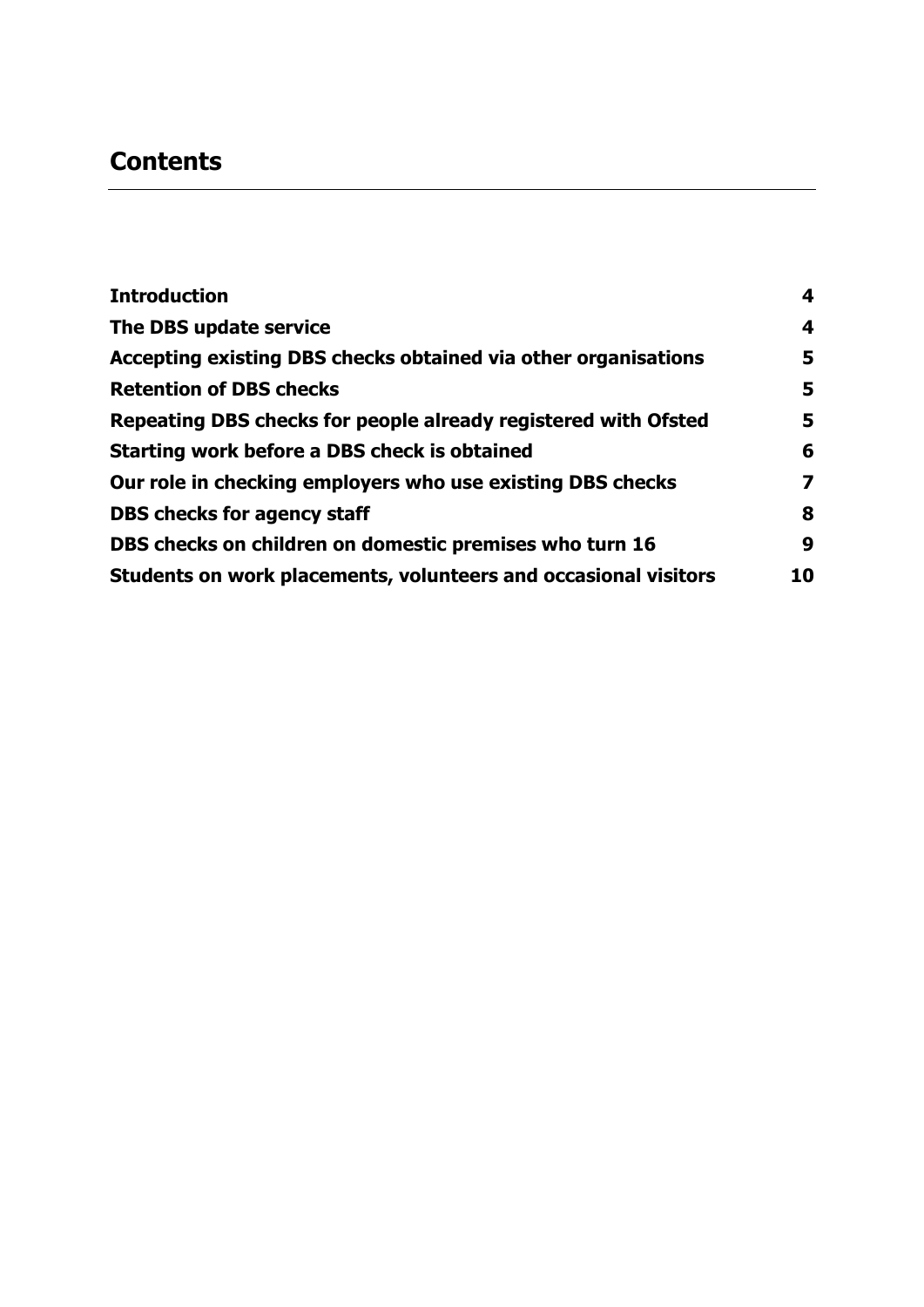

# <span id="page-3-0"></span>**Introduction**

This factsheet sets out our position on Disclosure and Barring Service (DBS) checks for childcare providers who register with Ofsted and those associated with them, such as people who live in a house where childcare takes place. It includes details about:

- when we require people to join the DBS update service
- when we will accept existing DBS checks obtained via another organisation
- retention of DBS checks
- when we require people who are already registered with or agreed suitable by Ofsted to repeat their DBS check
- whether we will let people start work before they have a DBS check
- our role in checking employers who use existing DBS checks
- DBS checks for agency workers
- DBS checks on children who reach 16 years of age and are living or working on domestic premises where childcare takes place – this applies to childminders and childcare on domestic premises registered on the Early Years Register and/or on the Childcare Register
- whether a student on placement or regular visitor to domestic premises were childcare is taking place has to have a new DBS check.

#### <span id="page-3-1"></span>**The DBS update service**

The DBS update service lets applicants keep their DBS certificates up to date online and allows employers to check a certificate online.

We require all new applicants who wish to register with Ofsted as a childcare provider or childminder, together with all individuals aged 16 or over who are associated with the application, to join the DBS update service as part of their application to register with us. This helps us monitor their ongoing suitability to work with and/or be in regular contact with children and to ensure that children are properly safeguarded.

We do not require people who are already registered with us, or who we have already agreed are suitable to work with or be in regular contact with children, to join the update service unless they meet the criteria for repeating DBS checks (see section on repeating DBS checks below).

For those we do not check – such as the manager and staff in nurseries that operate on non-domestic premises – it is the provider's decision whether they require those that they employ to join the DBS update service. Providers should refer to the DBS guidance for employers for further information. This can be found at [https://www.gov.uk/government/publications/dbs-update-service-employer-guide.](https://www.gov.uk/government/publications/dbs-update-service-employer-guide)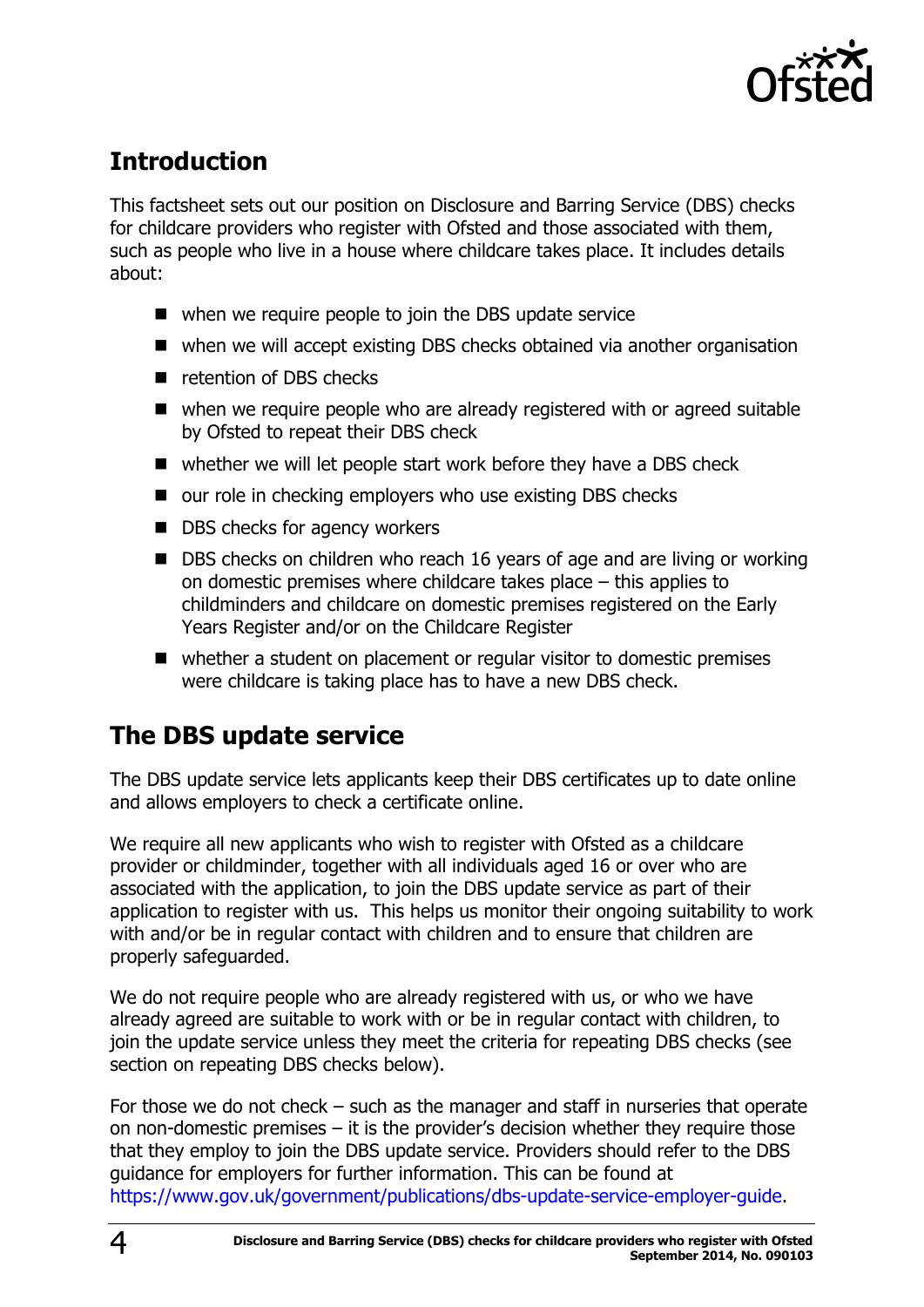

## <span id="page-4-0"></span>**Accepting existing DBS checks obtained via other organisations**

Ofsted will only accept DBS disclosure notices obtained via another organisation if it is an enhanced level check, the position applied for states 'child workforce' and the individual has also registered with the update service. Furthermore, if an individual is applying for a role which involves being at their home address we will only accept their DBS check if it has been obtained for a home-based role.

Ofsted's decision on portability only applies to those individuals and organisations for whom Ofsted makes the suitability decision; it does not apply to other people working in settings, where the employer has decided whether or not to allow portability (see separate section below on other staff members).

Our decision on portability only applies to:

- childminders and other childcare providers on the Early Years Register
- childminders and other childcare providers on the Childcare Register, both voluntary and compulsory parts
- **P** people in a childminder's household and other people living or working on childminding premises or where childcare on domestic premises takes place

## <span id="page-4-1"></span>**Retention of DBS checks**

Providers should destroy original DBS disclosures within six months, which is the timeframe set out in the DBS code of practice.<sup>1</sup> Providers should not retain the DBS disclosure itself but need to be able to show us they have kept a record of it.

Inspectors will review the provider's records to check that the required checks have been completed.

#### <span id="page-4-2"></span>**Repeating DBS checks for people already registered with Ofsted**

We do not routinely repeat DBS checks on people who are already registered with us or we have agreed as suitable to work with children. We also do not need to carry out a DBS check on those people who are registered with us and have never had

 $<sup>1</sup>$  For more information visit:</sup> <https://www.gov.uk/government/publications/dbs-code-of-practice>

j

**Disclosure and Barring Service (DBS) checks for childcare providers who register with Ofsted September 2014, No. 090103** 5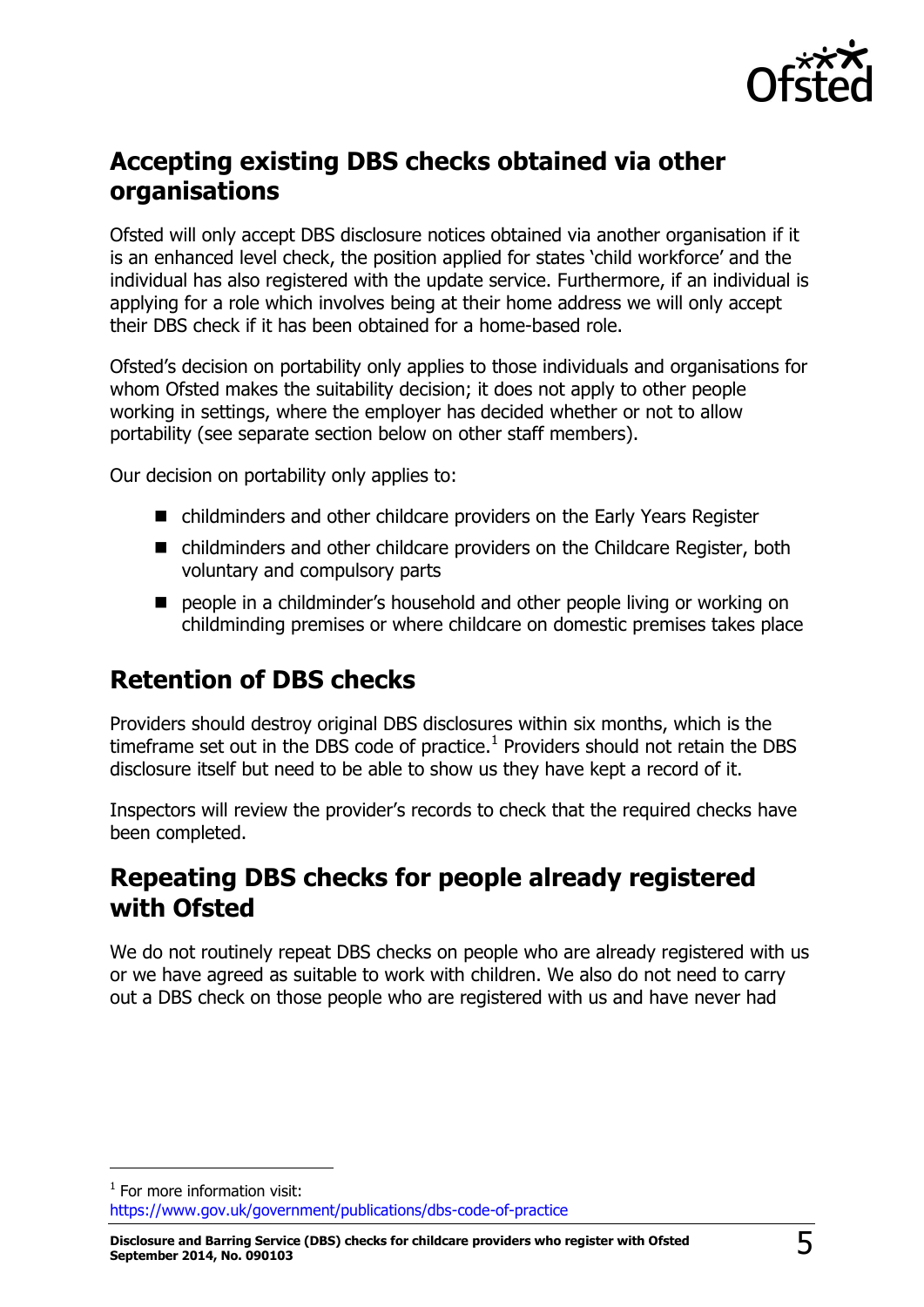

one, for example, because they were employed or registered before the DBS scheme began<sup>2</sup>.

However, a new DBS is required when a person who is already known to Ofsted applies to register a new childcare provision, or to take on a new role with an existing registration where Ofsted decides on suitability, if any of the following criteria apply:

- $\blacksquare$  The new role gives greater access to children or has more responsibility.
- There has been a break of more than three months between leaving the old post and taking up the new post.
- $\blacksquare$  There are concerns about the person, which may affect his or her suitability.
- They have never had a DBS check.

If any of the above points apply, then the person will need a new DBS check and will need to join the DBS update service. They may not start work until it has been received.

If a person's DBS status changes or we receive information that suggests the person may no longer be suitable, we reserve the right to repeat any check – including the DBS.

#### <span id="page-5-0"></span>**Starting work before a DBS check is obtained**

Ofsted will not register a person until we have obtained DBS checks on the person applying for registration and any other person who requires a DBS check because of their association, for example a member of the childminder's household, or a member of the committee running a playgroup. We will also not register a person unless they have joined the DBS update service, as set out above.

However, for other staff, where Ofsted does not decide on suitability, it may be possible in some circumstances for staff to start work before their DBS check is complete, subject to the following rules:

- $\blacksquare$  In exceptional circumstances, when to wait for the DBS check might disrupt the care of children, staff may start work before a DBS check is complete.
- These rare situations may only happen when the DBS check has been applied for – if an application has not been made, the person may not start work.
- Any unchecked person must never be left unsupervised with children, and all children must always be within sight and hearing of a checked person.

j

 $^2$  On 1 September 2012 the Criminal Records Bureau (CRB) and the Independent Safeguarding Authority (ISA) merged into the Disclosure and Barring Service (DBS) - CRB checks are now called DBS checks.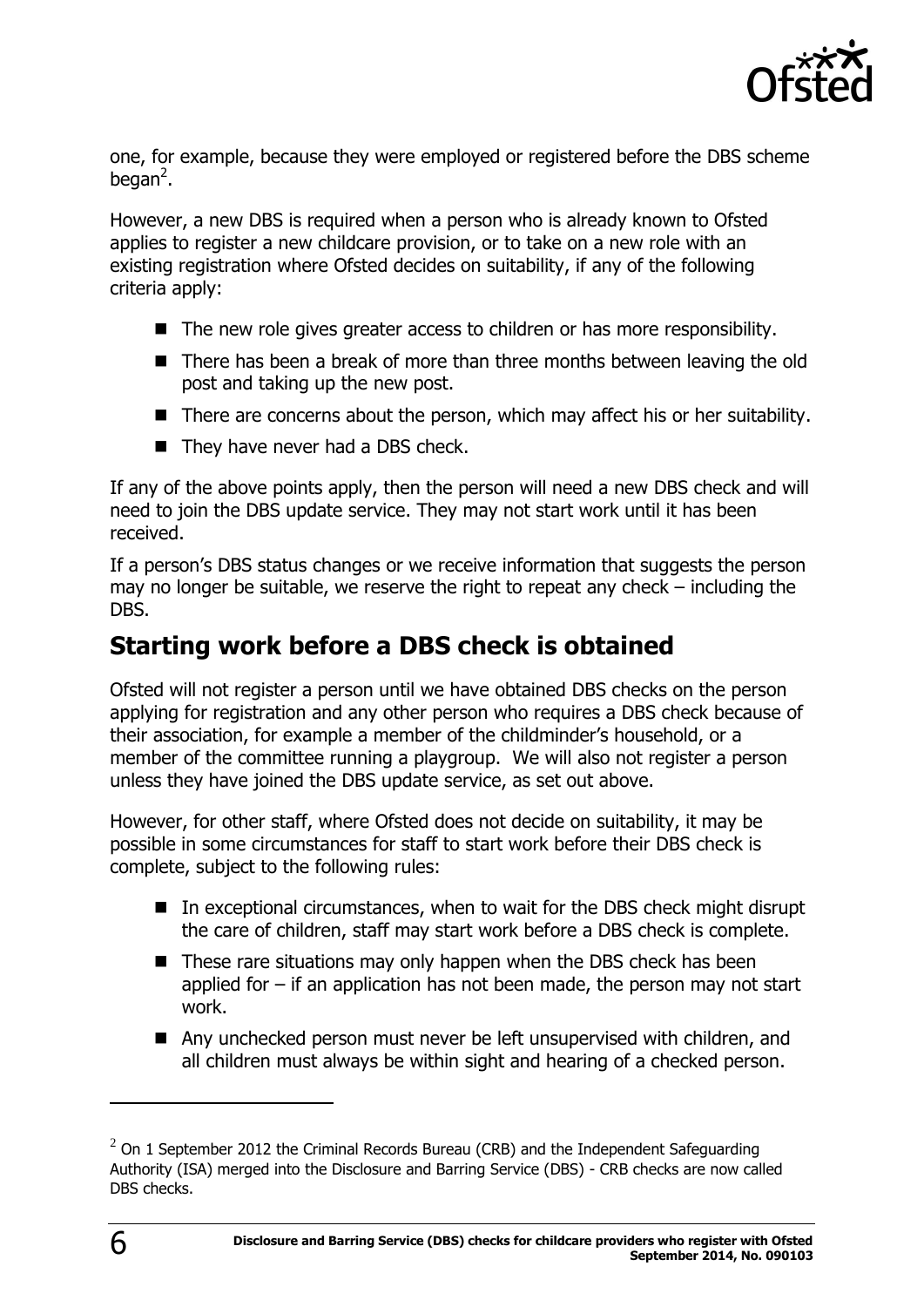

■ The employer (where there is one) must show Ofsted that there are robust recruitment and employment practices in place, including details of a DBS check on staff members.

#### <span id="page-6-0"></span>**Our role in checking employers who use existing DBS checks**

When an organisation, such as a nursery, accepts existing DBS checks, inspectors will not automatically lower the judgement given at inspection. However, inspectors must ensure that the employer complies with the DBS guidance on portability.

The DBS is clear that ultimately it is for the employer to decide whether to accept previously-issued DBS checks, but that employers should consider the following before making a decision:

- There is no official expiry date for a criminal record check issued by DBS.
- Any information revealed on a DBS certificate will be accurate at the time the certificate was issued. You should check the date of issue on the certificate to decide whether to request a newer one.
- In certain employment sectors a new criminal record check may be required periodically. You may also be required by law to carry out a fresh check of the DBS children's and/or adults' barring lists in accordance with sectorspecific guidance<sup>3</sup>.
- A person's criminal record, or other relevant information, may have changed since the check was issued.
- The decision made by a Chief Police Officer to disclose information on a DBS certificate was made based on the position for which the criminal record check was originally applied for; you cannot assume that no other intelligence would be disclosed for a different position.
- $\blacksquare$  The information revealed was based on the identity of the applicant, which was validated by another registered body, at the time that the original check was requested; you should ensure that the identity details on the certificate match those of the applicant
- A DBS certificate contains a number of security features which can be used to verify whether it has been counterfeited or altered in any way.

Please see the DBS guidance for employers for further information. This can be found at [https://www.gov.uk/dbs-check-requests-guidance-for-employers.](https://www.gov.uk/dbs-check-requests-guidance-for-employers)

-

<sup>3</sup> <http://www.legislation.gov.uk/ukpga/2006/47/contents>

This list replaced the three former barred lists – Protection of Children Act (POCA), Protection of Vulnerable Adults (POVA) and List 99

[www.opsi.gov.uk/ACTS/acts1999/ukpga\\_19990014\\_en\\_1](http://www.opsi.gov.uk/ACTS/acts1999/ukpga_19990014_en_1) and [www.opsi.gov.uk/acts/acts2000/ukpga\\_20000014\\_en\\_1.](http://www.opsi.gov.uk/acts/acts2000/ukpga_20000014_en_1)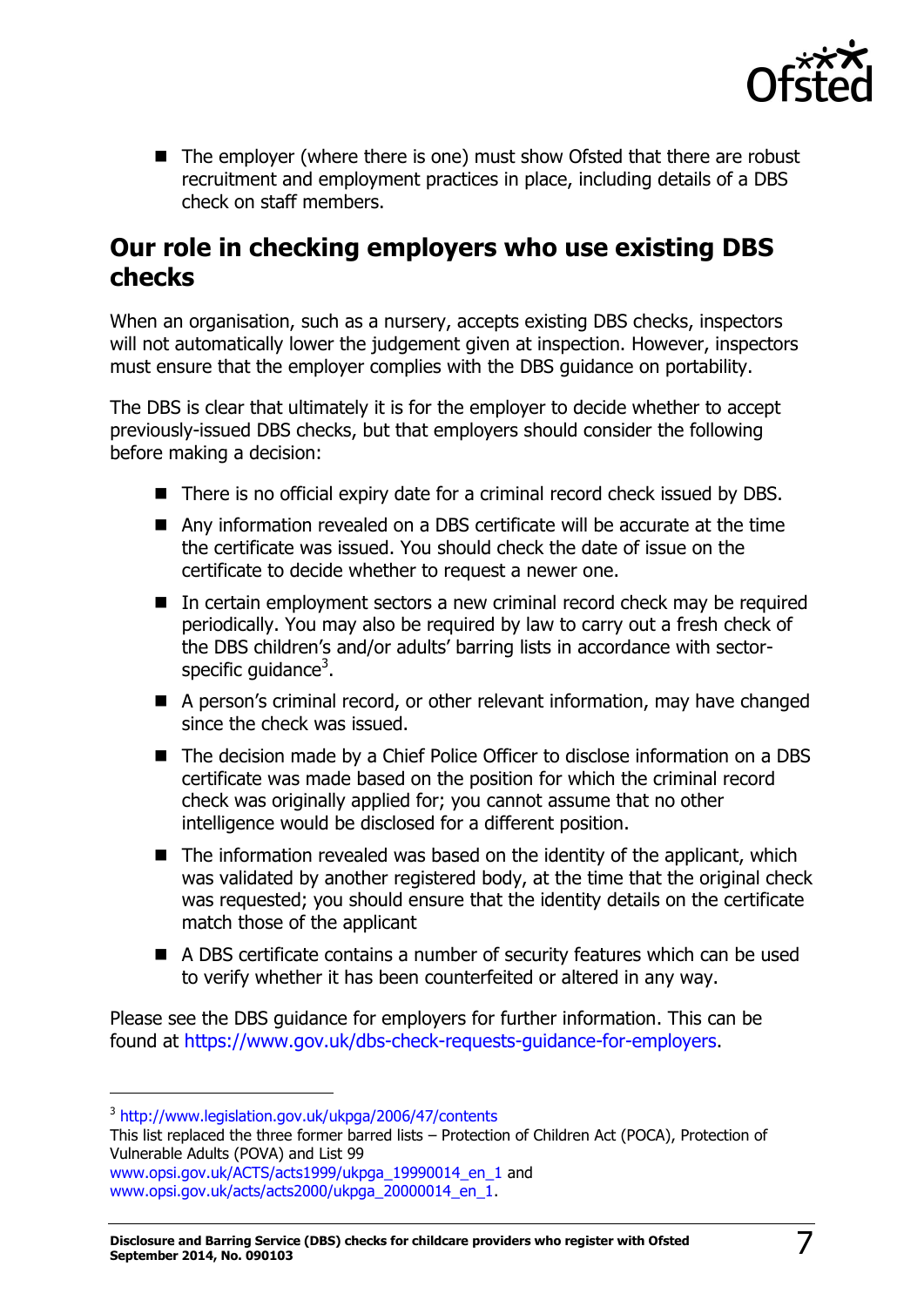

Where an employer has used an existing DBS check, inspectors will look at how the organisation has used the DBS guidance on assessing the risk. Inspectors will look at the evidence given by the employer about their steps towards complying with the DBS guidance. In particular, inspectors will check that the employer has:

- applied for a new enhanced DBS check, even if they are letting the person start work using an existing check
- noticed any unexplained gaps in a person's employment and if this is the case, that they have not let the person start work until they have their own DBS check. (Employers should not use an existing DBS check if there has been a break of more than three months in service)
- checked the details on the existing DBS check using forms of identity for the person concerned, for example, they have cross-referenced address and date of birth details from other identity documents
- seen the original DBS certificate, not a photocopy, and tried to contact the person who requested the original check, to confirm if any other information was released through a separate letter. (If other information was released, the employer must not let the person start work until they have a new DBS check.)
- only accepted an existing DBS check if it is at the right level, for example they have not accepted a standard check if an enhanced check is needed
- not accepted an existing DBS check that is too old. (A DBS check does not last for an agreed length of time, but it is best to expect that an existing check is no older than 12 months.)
- $\blacksquare$  made sure that the person does not have unsupervised access to children, until the new DBS check can confirm the person's suitability.

If the employer cannot show that they have taken these steps, then the inspector will reflect this in the inspection judgement(s). If there is evidence that the employer has taken action in line with the DBS check guidance, then this will not affect the inspection judgement(s).

## <span id="page-7-0"></span>**DBS checks for agency staff**

Employment agencies and businesses must show a childcare organisation that the person put forward for a childcare position has been checked against the relevant list of those barred from working with children held by the Disclosure and Barring Service within the last 12 months. Employment agencies and businesses must provide written confirmation of this to the childcare organisation employing the person.

As regulators, we have the same process to check suitability. This means that providers must show written confirmation from the agency that a DBS check has been carried out within the last 12 months to show that a person is suitable.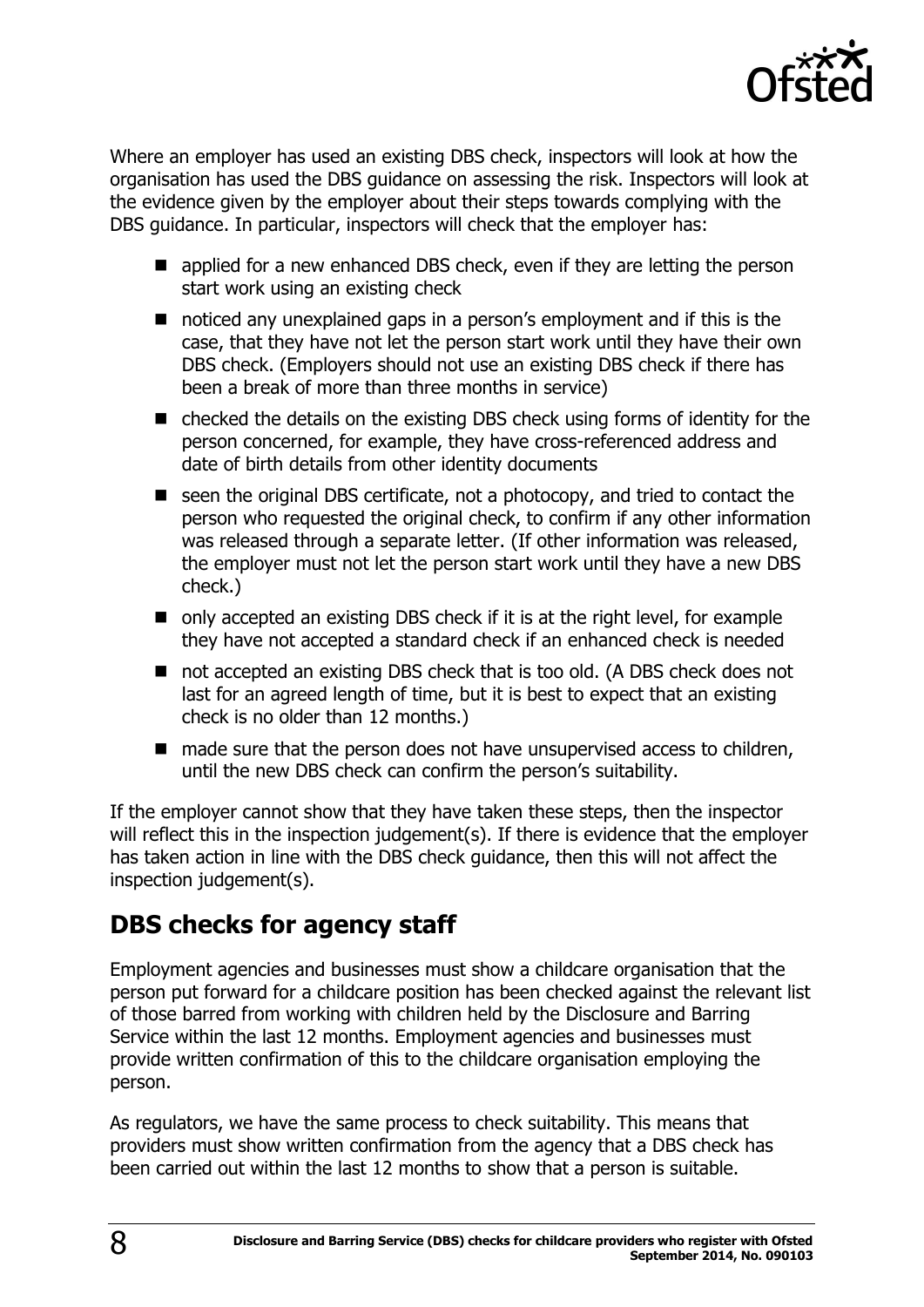![](_page_8_Picture_0.jpeg)

#### <span id="page-8-0"></span>**DBS checks on children on domestic premises who turn 16**

In terms of initiating DBS checks, when a child turns 16 years of age within a childminder's household or in childcare on domestic premises, our position is as follows:

- All people aged 16 and over, living or working in households where childminding or childcare on domestic premises is provided, must be suitable to be in regular contact with children
- We are responsible for carrying out any necessary checks and making the suitability decision, as childminders and others providing childcare on domestic premises are not entitled to obtain an enhanced DBS check for their own household members. This will include checks on the manager for childcare on domestic premises.

We ask applicants for registration as childminders and childcare on domestic premises to give us information about household members, including the dates of birth of all their children under16 years of age. We also expect these providers to notify us of any changes to people living in their households. We require this information so that we can make sure that when a person in a household turns 16, we take steps to carry out a DBS check on them and require them to join the DBS update service.

Inspectors will check at each inspection whether there are any children about to turn 16 years of age, or who have turned 16 since the last inspection, and to establish whether any new people have joined the household.

We expect all registered childminders and childcare providers on domestic premises, to tell us about changes to members of their household. However, we do not expect such providers to tell us when a member of their household reaches their  $16<sup>th</sup>$ birthday. This is why we ask inspectors to check, before the inspection, whether any people recorded on our system as household members have turned 16, or are about to do so.

Where we find that a member of the household has turned 16, we will not penalise the childminder or childcare provider for not telling us, as long as the provider had told us that the individual was a member of their household. However, we may take action against a childminder or provider of childcare on domestic premises if they have failed to notify us of a new household member.

We only regard legal requirements about household members as **not met** if:

 $\blacksquare$  the person we are attempting to check fails to respond to our requests to undergo a DBS check; or